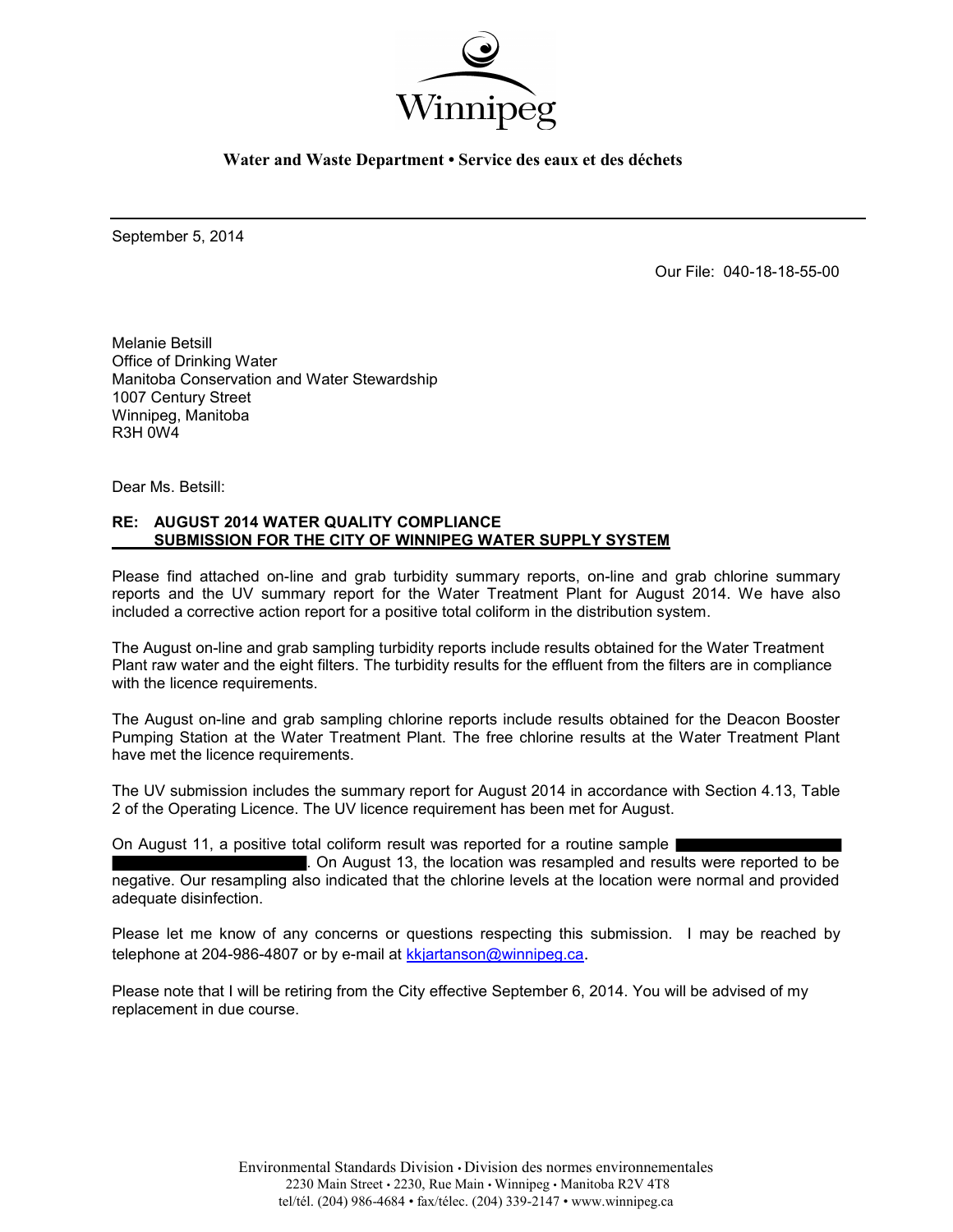Thank you for your on-going cooperation over the last several years.

Yours sincerely,

*Original signed by: Renee Grosselle for:* 

K.J.T. Kjartanson, P.Eng. Manager of Environmental Standards

KTJK:rg **Attachments** 

c:(e-mail)

 Dr. L. Richards, Winnipeg Regional Health Authority Dr. H. Chang, Winnipeg Regional Health Authority Dr. S. Roberecki, Manitoba Health D.P. Sacher, P.Eng G. Patton, P.Eng. T. Shanks, P.Eng. A. J. Weremy, P.Eng. C. Diduck

N:\Compliance Reporting\Submittal Letters\2014\ODW- Letters\Betsill Water August 2014.doc

-2-

Embrace the spirit . Vivez l'esprit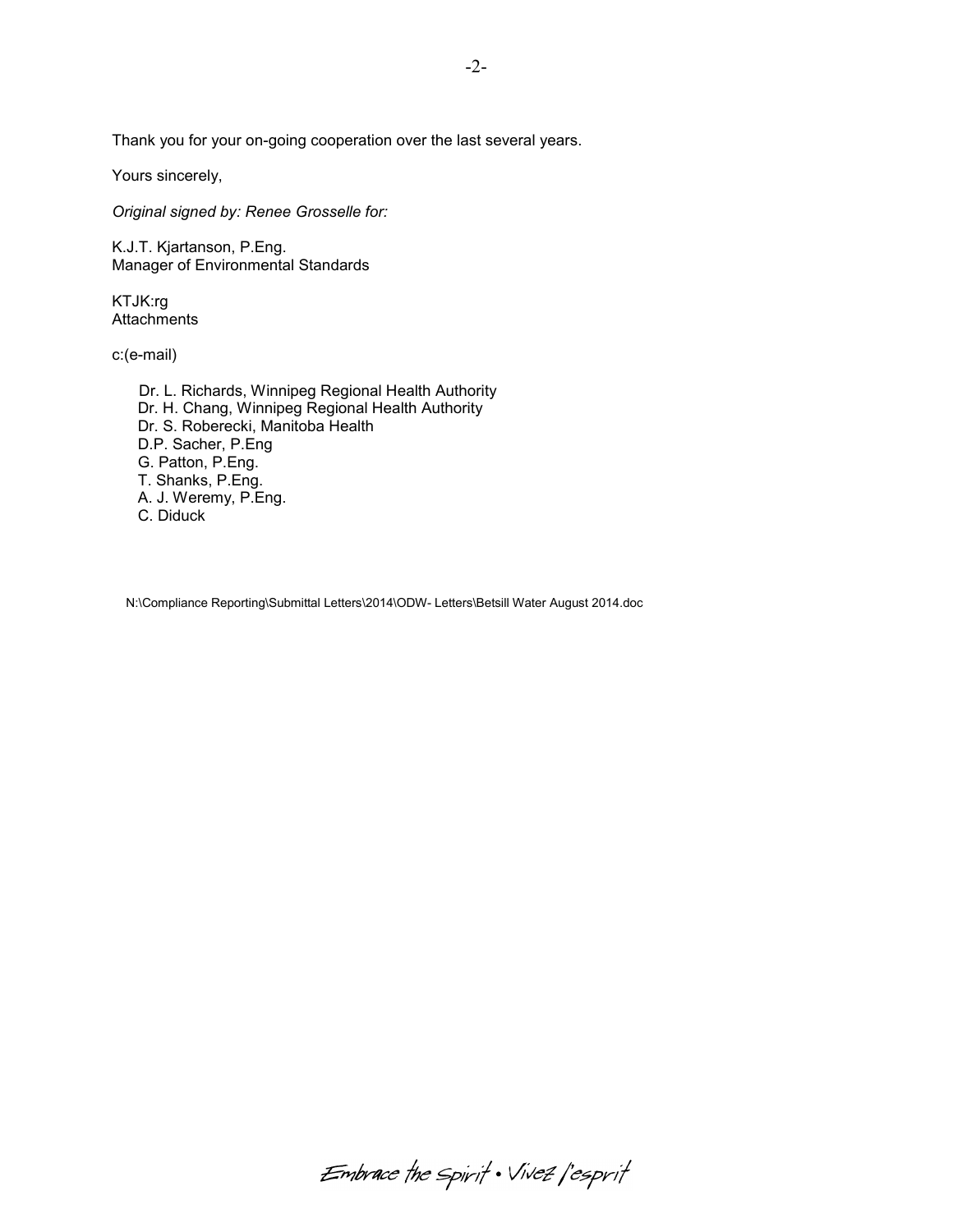

#### **CITY OF WINNIPEG**

## WATER SERVICES

| WATER TREATMENT PLANT TURBIDITY ON-LINE MONITORING REPORT |  |
|-----------------------------------------------------------|--|
|                                                           |  |

| August 2014                                                                                        | Turbidity (NTU) |      |                  |      |                  |      |                  |      |                  |      |                  |      |                  |      |                  |      |                  |
|----------------------------------------------------------------------------------------------------|-----------------|------|------------------|------|------------------|------|------------------|------|------------------|------|------------------|------|------------------|------|------------------|------|------------------|
|                                                                                                    | Raw             |      | Filter #1        |      | Filter #2        |      | Filter #3        |      | Filter #4        |      | Filter #5        |      | Filter #6        |      | Filter #7        |      | Filter #8        |
| Date                                                                                               | Avg             | Avg  | Max              | Avg  | Max              | Avg  | Max              | Avg  | Max              | Avg  | Max              | Avg  | Max              | Avg  | Max              | Avg  | Max              |
| 1/08/2014                                                                                          | 1.19            | 0.03 | 006              | 0.03 | 0.10             | 0.04 | 0.09             | 0.05 | 0.12             | 0.03 | 0.10             | 0.03 | 0.05             | 0.02 | 0.08             | 0.00 | 0.04             |
| 2/08/2014                                                                                          | 1 2 3           | 0.03 | 0.10             | 0.03 | 005              | 0.01 | 0.02             | 0.03 | 0.11             | 0.05 | 0.07             | 0.03 | 0.08             | 0.02 | 0.07             | 0.00 | 0.02             |
| 3/08/2014                                                                                          | 1.14            | 0.03 | 005              | 0.06 | 0.12             | 0.02 | 0.09             | 0.03 | 0.06             | 0.04 | 0.10             | 0.02 | 0.10             | 0.01 | 0.10             | 0.01 | 0.01             |
| 4/08/2014                                                                                          | 1.17            | 0.03 | 009              | 0.05 | 0.12             | 0.01 | 0.09             | 0.05 | 0.11             | 0.03 | 0.10             | 0.02 | 0.08             | 0.02 | 0.04             | 0.00 | 0.02             |
| 5/08/2014                                                                                          | 1.11            | 0.03 | 009              | 0.06 | 0.15             | 0.01 | 0.09             | 0.03 | 0.11             | 0.04 | 0.06             | 0.03 | 0.05             | 0.02 | 0.07             | 0.00 | 0.02             |
| 6/08/2014                                                                                          | 1.11            | 0.03 | 009              | 0.07 | 0.10             | 0.01 | 0.02             | 0.03 | 0.11             | 0.05 | 0.11             | 0.03 | 0.09             | 0.02 | 0.09             | 0.00 | 0.06             |
| 7/08/2014                                                                                          | 1 0 9           | 0.03 | 006              | 0.12 | 0.18             | 0.02 | 0.12             | 0.04 | 0.15             | 0.05 | 0.13             | 0.04 | 0.10             | 0.02 | 0.14             | 0.01 | 0.01             |
| 8/08/2014                                                                                          | 1.18            | 0.06 | 0.11             | 0.05 | 023              | 0.03 | 0.14             | 0.05 | 0.09             | 0.05 | 0.16             | 0.04 | 0.17             | 0.03 | 0.14             | 0.01 | 0.09             |
| 9/08/2014                                                                                          | 1 2 4           | 0.05 | 0.13             | 0.03 | 0.11             | 0.03 | 0.14             | 0.06 | 0.15             | 0.05 | 0.16             | 0.04 | 0.07             | 0.04 | 0.06             | 0.01 | 0.10             |
| 10/08/2014                                                                                         | 1 50            | 0.05 | 0.10             | 0.04 | 0.12             | 0.03 | 0.15             | 0.05 | 0.17             | 0.06 | 0.09             | 0.06 | 0.15             | 0.04 | 0.13             | 0.01 | 0.11             |
| 11/08/2014                                                                                         | 1 5 3           | 0.05 | 0.15             | 0.04 | 007              | 0.04 | 0.06             | 0.05 | 0.15             | 0.08 | 0.18             | 0.06 | 0.17             | 0.04 | 0.16             | 0.01 | 0.12             |
| 12/08/2014                                                                                         | 1.41            | 0.04 | 0.14             | 0.04 | 009              | 0.02 | 0.14             | 0.04 | 0.09             | 0.05 | 0.18             | 0.04 | 0.18             | 0.04 | 0.14             | 0.01 | 0.02             |
| 13/08/2014                                                                                         | 1 37            | 0.05 | 0.13             | 0.02 | 0.10             | 0.02 | 0.14             | 0.04 | 0.07             | 0.04 | 0.15             | 0.03 | 0.08             | 0.03 | 0.12             | 0.01 | 0.09             |
| 14/08/2014                                                                                         | 1 3 7           | 0.04 | 0.12             | 0.02 | 0.10             | 0.02 | 0.12             | 0.05 | 0.15             | 0.04 | 0.08             | 0.04 | 0.12             | 0.03 | 0.05             | 0.01 | 0.09             |
| 15/08/2014                                                                                         | 1.47            | 0.04 | 0.14             | 0.03 | 0.10             | 0.02 | 0.11             | 0.04 | 0.14             | 0.06 | 0.08             | 0.05 | 0.07             | 0.04 | 0.13             | 0.01 | 0.10             |
| 16/08/2014                                                                                         | 1 5 3           | 0.04 | 009              | 0.03 | 005              | 0.03 | 0.05             | 0.04 | 0.15             | 0.07 | 0.15             | 0.05 | 0.15             | 0.04 | 0.13             | 0.02 | 0.12             |
| 17/08/2014                                                                                         | 162             | 0.04 | 0.13             | 0.04 | 0.10             | 0.03 | 0.12             | 0.04 | 0.13             | 0.06 | 0.16             | 0.04 | 0.15             | 0.04 | 0.09             | 0.03 | 0.05             |
| 18/08/2014                                                                                         | 167             | 0.07 | 009              | 0.04 | 0.10             | 0.03 | 0.12             | 0.05 | 0.08             | 0.06 | 0.16             | 0.05 | 0.16             | 0.04 | 0.15             | 0.05 | 0.13             |
| 19/08/2014                                                                                         | 162             | 0.07 | 0.15             | 0.04 | 0.12             | 0.03 | 0.14             | 0.07 | 0.16             | 0.06 | 0.19             | 0.05 | 0.15             | 0.05 | 0.08             | 0.06 | 0.17             |
| 20/08/2014                                                                                         | 160             | 0.06 | 0.16             | 0.03 | 0.11             | 0.02 | 0.14             | 0.05 | 0.18             | 0.06 | 0.10             | 0.06 | 0.09             | 0.04 | 0.14             | 0.06 | 0.19             |
| 21/08/2014                                                                                         | 181             | 0.06 | 0.16             | 0.04 | 008              | 0.02 | 0.07             | 0.04 | 0.16             | 0.06 | 0.22             | 0.04 | 0.16             | 0.03 | 0.14             | 0.04 | 0.11             |
| 22/08/2014                                                                                         | 197             | 0.06 | 009              | 0.03 | 005              | 0.02 | 0.11             | 0.03 | 0.16             | 0.05 | 0.18             | 0.05 | 0.15             | 0.03 | 0.14             | 0.01 | 0.02             |
| 23/08/2014                                                                                         | 2 3 0           | 0.07 | 0.17             | 0.02 | 0.14             | 0.02 | 0.14             | 0.06 | 0.08             | 0.04 | 0.22             | 0.05 | 0.08             | 0.04 | 0.06             | 0.01 | 0.13             |
| 24/08/2014                                                                                         | 2.44            | 0.05 | 0.17             | 0.02 | 004              | 0.02 | 0.04             | 0.04 | 0.17             | 0.07 | 0.09             | 0.06 | 0.16             | 0.04 | 0.16             | 0.00 | 0.11             |
| 25/08/2014                                                                                         | 264             | 0.06 | 009              | 0.03 | 0.12             | 0.03 | 0.12             | 0.04 | 0.16             | 0.04 | 0.21             | 0.04 | 0.16             | 0.03 | 0.12             | 0.01 | 0.01             |
| 26/08/2014                                                                                         | 251             | 0.07 | 0.16             | 0.02 | 0.11             | 0.02 | 0.13             | 0.06 | 0.09             | 0.04 | 0.18             | 0.04 | 0.11             | 0.04 | 0.06             | 0.01 | 0.10             |
| 27/08/2014                                                                                         | 258             | 0.02 | 0.10             | 0.01 | 009              | 0.01 | 0.02             | 0.03 | 0.14             | 0.04 | 0.07             | 0.05 | 0.14             | 0.04 | 0.12             | 0.00 | 0.08             |
| 28/08/2014                                                                                         | 264             | 0.01 | 009              | 0.01 | 003              | 0.02 | 0.11             | 0.03 | 0.13             | 0.04 | 0.16             | 0.04 | 0.13             | 0.03 | 0.11             | 0.00 | 0.01             |
| 29/08/2014                                                                                         | 2.78            | 0.04 | 0.14             | 0.01 | 0.10             | 0.03 | 0.14             | 0.03 | 0.21             | 0.04 | 0.15             | 0.04 | 0.15             | 0.03 | 0.08             | 0.01 | 0.09             |
| 30/08/2014                                                                                         | 283             | 0.06 | 0.13             | 0.01 | 009              | 0.02 | 0.05             | 0.03 | 0.17             | 0.05 | 0.07             | 0.06 | 0.08             | 0.03 | 0.12             | 0.00 | 0.08             |
| 31/08/2014                                                                                         | 281             | 0.05 | 0.18             | 0.02 | 0 0 4            | 0.05 | 0.12             | 0.03 | 0.18             | 0.05 | 0.17             | 0.05 | 0.16             | 0.03 | 0.13             | 0.01 | 0.01             |
| Total Number of Measurements Taken, A:                                                             |                 |      | 14265            |      | 14264            |      | 14049            |      | 11637            |      | 14673            |      | 14655            |      | 13540            |      | 14171            |
| Turbidity Standard for Monitoring Location (NTU):                                                  |                 |      | 0 30             |      | 0 30             |      | 0.30             |      | 0.30             |      | 0.30             |      | 0.30             |      | 0 30             |      | 0.30             |
| Number of Measurements Meeting Standard, B:<br>Compliance with Turbidity Standard, C = B/A X 100%: |                 |      | 14265<br>100.00% |      | 14264<br>100.00% |      | 14049<br>100 00% |      | 11637<br>100.00% |      | 14673<br>100 00% |      | 14655<br>100.00% |      | 13540<br>100.00% |      | 14171<br>100.00% |
|                                                                                                    |                 |      |                  |      |                  |      |                  |      |                  |      |                  |      |                  |      |                  |      |                  |

File Path: N:\Water Treatment Branch\Administration\Reports\Regulatory Submissions\Turbidity\2014\08-August

**Submitted By (Print) D.Minor** 

Signature Original signed by D.Minor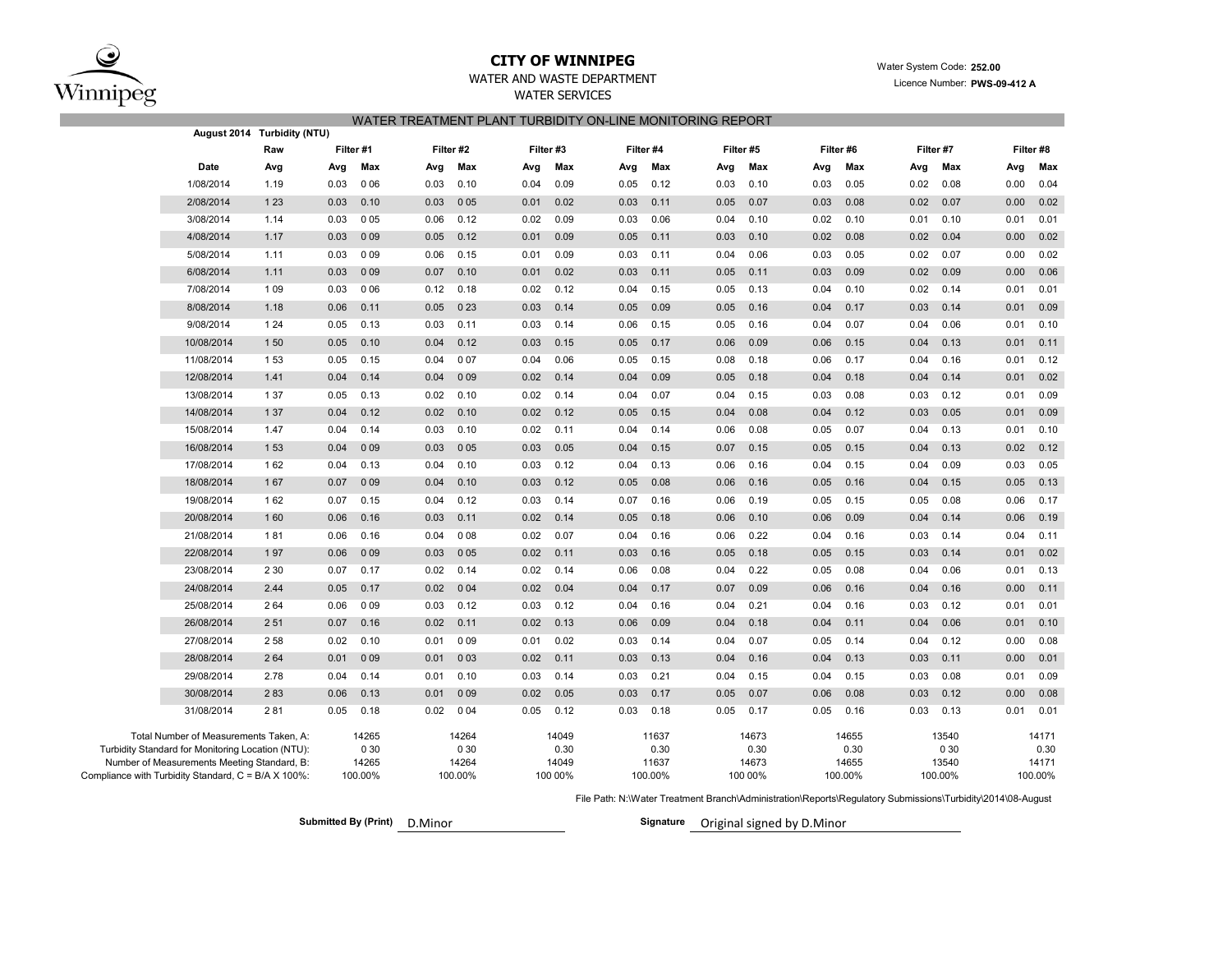

#### CITY OF WINNIPEG WATER AND WASTE DEPARTMENT ENVIRONMENTAL STANDARDS DIVISION

## **WATER TREATMENT PLANT TURBIDITY GRAB MONITORING REPORT**

| Water System Code: 252.00                                |                  |           |                     |           |                        |           |                     |                     |           |
|----------------------------------------------------------|------------------|-----------|---------------------|-----------|------------------------|-----------|---------------------|---------------------|-----------|
| Licence No. PWS-09-412 A                                 |                  |           |                     |           | <b>Turbidity (NTU)</b> |           |                     |                     |           |
| <b>Date</b>                                              | <b>Raw Water</b> | Filter 1  | Filter <sub>2</sub> | Filter 3  | Filter 4               | Filter 5  | Filter <sub>6</sub> | Filter <sub>7</sub> | Filter 8  |
| 01-Aug-2014                                              | 0.99             | 0.09      | 0.11                | 0.06      | 0.08                   | 0.05      | 0.08                | 0.08                | 0.07      |
| 02-Aug-2014                                              | <b>NS</b>        | <b>NS</b> | <b>NS</b>           | <b>NS</b> | <b>NS</b>              | <b>NS</b> | <b>NS</b>           | <b>NS</b>           | <b>NS</b> |
| 03-Aug-2014                                              | <b>NS</b>        | <b>NS</b> | <b>NS</b>           | <b>NS</b> | <b>NS</b>              | <b>NS</b> | <b>NS</b>           | NS                  | <b>NS</b> |
| 04-Aug-2014                                              | 1.06             | 0.07      | 0.08                | 0.12      | 0.07                   | 0.06      | 0.06                | 0.08                | 0.08      |
| 05-Aug-2014                                              | 1.07             | 0.12      | 0.06                | 0.06      | 0.12                   | 0.05      | 0.06                | 0.05                | 0.06      |
| 06-Aug-2014                                              | 1.18             | 0.08      | < 0.05              | 0.07      | 0.07                   | 0.05      | 0.07                | 0.15                | 0.06      |
| 07-Aug-2014                                              | 1.16             | 0.06      | 0.10                | 0.10      | 0.09                   | 0.06      | 0.09                | 0.09                | 0.10      |
| 08-Aug-2014                                              | 1.10             | 0.12      | 0.14                | 0.12      | 0.09                   | 0.11      | 0.09                | 0.08                | 0.11      |
| 09-Aug-2014                                              | <b>NS</b>        | NS        | <b>NS</b>           | NS        | <b>NS</b>              | <b>NS</b> | NS                  | <b>NS</b>           | <b>NS</b> |
| 10-Aug-2014                                              | <b>NS</b>        | <b>NS</b> | <b>NS</b>           | <b>NS</b> | <b>NS</b>              | <b>NS</b> | <b>NS</b>           | <b>NS</b>           | <b>NS</b> |
| 11-Aug-2014                                              | 1.08             | 0.08      | 0.09                | 0.10      | 0.13                   | 0.08      | 0.11                | 0.11                | 0.08      |
| 12-Aug-2014                                              | 1.43             | 0.09      | 0.09                | 0.10      | 0.07                   | 0.10      | 0.09                | 0.07                | 0.09      |
| 13-Aug-2014                                              | 1.29             | 0.08      | 0.09                | 0.10      | 0.06                   | 0.09      | 0.06                | 0.06                | 0.06      |
| 14-Aug-2014                                              | 1.14             | 0.10      | 0.10                | 0.07      | 0.11                   | 0.05      | 0.07                | 0.07                | 0.08      |
| 15-Aug-2014                                              | 1.31             | 0.09      | 0.06                | 0.07      | 0.10                   | 0.07      | 0.09                | 0.07                | 0.06      |
| 16-Aug-2014                                              | <b>NS</b>        | <b>NS</b> | <b>NS</b>           | <b>NS</b> | <b>NS</b>              | <b>NS</b> | <b>NS</b>           | <b>NS</b>           | <b>NS</b> |
| 17-Aug-2014                                              | <b>NS</b>        | <b>NS</b> | <b>NS</b>           | <b>NS</b> | <b>NS</b>              | NS        | NS                  | <b>NS</b>           | NS        |
| 18-Aug-2014                                              | 1.38             | 0.08      | 0.11                | 0.11      | 0.08                   | 0.12      | 0.08                | 0.07                | 0.08      |
| 19-Aug-2014                                              | 1.57             | 0.10      | 0.11                | 0.13      | 0.13                   | 0.08      | 0.08                | 0.08                | 0.10      |
| 20-Aug-2014                                              | 1.29             | 0.11      | 0.07                | 0.08      | 0.13                   | 0.06      | 0.07                | 0.10                | 0.12      |
| 21-Aug-2014                                              | 1.33             | 0.13      | 0.09                | 0.09      | 0.12                   | 0.08      | 0.11                | 0.10                | 0.07      |
| 22-Aug-2014                                              | 1.51             | 0.09      | 0.09                | 0.11      | 0.09                   | 0.13      | 0.11                | 0.08                | 0.08      |
| 23-Aug-2014                                              | <b>NS</b>        | <b>NS</b> | <b>NS</b>           | <b>NS</b> | <b>NS</b>              | <b>NS</b> | <b>NS</b>           | <b>NS</b>           | <b>NS</b> |
| 24-Aug-2014                                              | <b>NS</b>        | <b>NS</b> | <b>NS</b>           | <b>NS</b> | <b>NS</b>              | <b>NS</b> | <b>NS</b>           | <b>NS</b>           | <b>NS</b> |
| 25-Aug-2014                                              | 2.44             | 0.09      | 0.10                | 0.10      | 0.08                   | 0.11      | 0.11                | 0.09                | 0.08      |
| 26-Aug-2014                                              | 1.92             | 0.09      | 0.11                | 0.15      | 0.09                   | 0.08      | 0.08                | 0.08                | 0.10      |
| 27-Aug-2014                                              | 2.11             | 0.08      | 0.07                | 0.08      | 0.10                   | 0.07      | 0.07                | 0.08                | 0.07      |
| 28-Aug-2014                                              | 2.58             | 0.07      | 0.08                | 0.09      | 0.07                   | 0.08      | 0.10                | 0.10                | 0.08      |
| 29-Aug-2014                                              | 2.12             | 0.07      | 0.09                | 0.08      | 0.07                   | 0.09      | 0.06                | 0.07                | 0.08      |
| 30-Aug-2014                                              | <b>NS</b>        | <b>NS</b> | <b>NS</b>           | <b>NS</b> | <b>NS</b>              | <b>NS</b> | <b>NS</b>           | <b>NS</b>           | <b>NS</b> |
| 31-Aug-2014                                              | <b>NS</b>        | <b>NS</b> | <b>NS</b>           | <b>NS</b> | <b>NS</b>              | <b>NS</b> | <b>NS</b>           | <b>NS</b>           | <b>NS</b> |
| Total number of measurements taken, A:                   |                  | 21        | 21                  | 21        | 21                     | 21        | 21                  | 21                  | 21        |
| <b>Turbidity Standard for Monitoring Location (NTU):</b> |                  | 0.30      | 0.30                | 0.30      | 0.30                   | 0.30      | 0.30                | 0.30                | 0.30      |
| Number of measurements meeting standard, B:              |                  | 21        | 21                  | 21        | 21                     | 21        | 21                  | 21                  | 21        |
| Compliance with Turbidity Standard, C= B/A X 100%:       |                  | 100%      | 100%                | 100%      | 100%                   | 100%      | 100%                | 100%                | 100%      |

NS: No Sample NA: Not Analyzed OL: Off-Line

**Approved in LIMS By: S.Fletcher/ A.Vanderstel**

Printed From : N:\WQ Data\Routine Water Quality\2014\Turbidity.xls File: WQR3

Date Approved: 3-Sep-14

**Comments: Report Compiled By: H.Demchenko**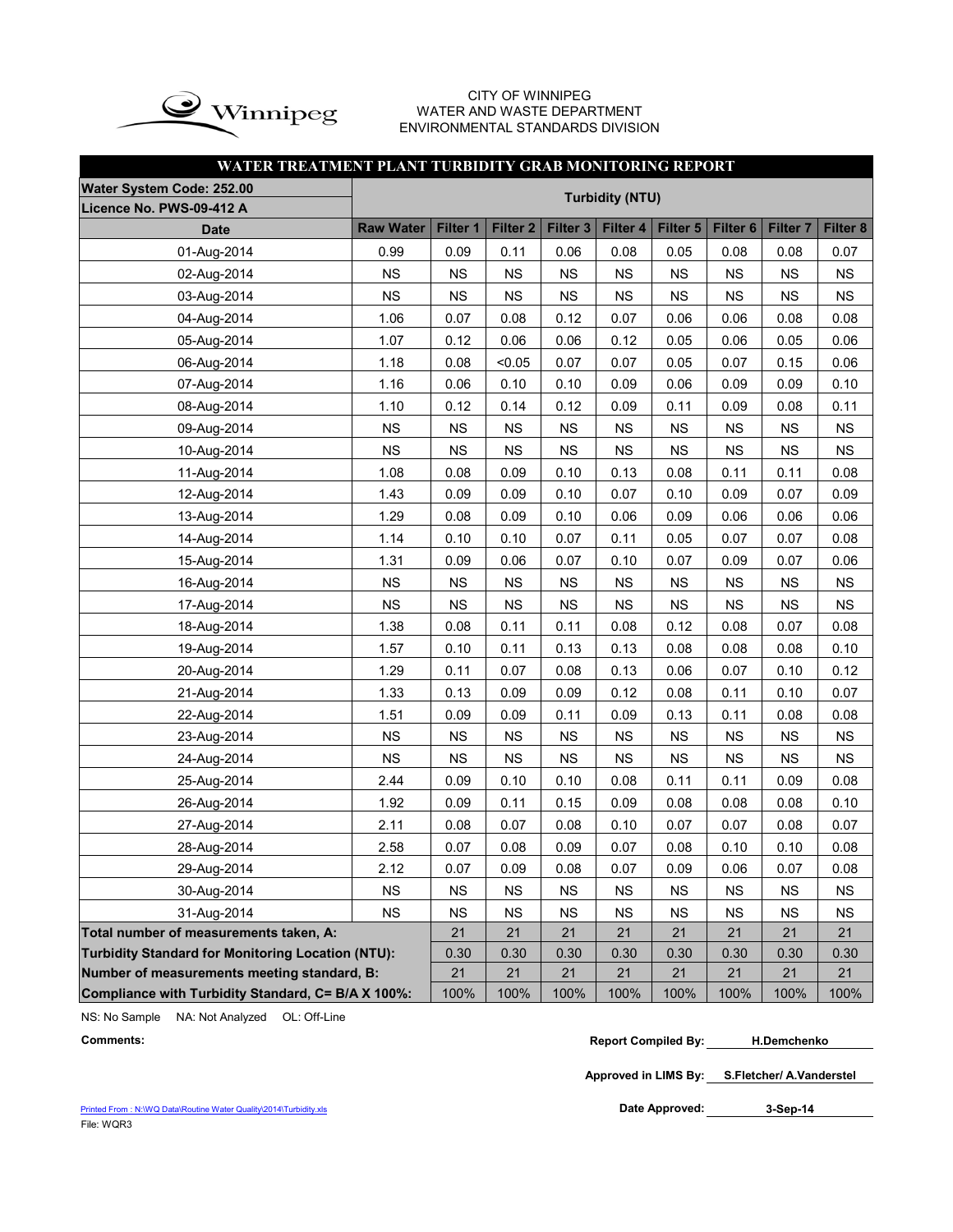

**City of Winnipeg**

Water and Waste Department Water Services

#### Deacon Booster Pumping Station WATER TREATMENT PLANT FREE CHLORINE ON-LINE MONITORING REPORT

Report Created: **01 September 2014** Report Period: August 2014 Report Period: August 2014 Water System Code: **252.00** Licence Number: **PWS-09-412 A**

|                                             |                                                                     |         | <b>BRANCH1</b>    | <b>BRANCH2</b><br>[mg/L] |              |  |  |
|---------------------------------------------|---------------------------------------------------------------------|---------|-------------------|--------------------------|--------------|--|--|
|                                             | Date                                                                | Average | [mg/L]<br>Minimum | Average                  | Minimum      |  |  |
|                                             |                                                                     |         |                   |                          |              |  |  |
|                                             | 01/08/2014                                                          | 1.24    | 1.14              | 1.25                     | 1.08         |  |  |
|                                             | 02/08/2014                                                          | 1.19    | 1.09              | 1.25                     | 1.12         |  |  |
|                                             | 03/08/2014                                                          | 1.23    | 1.11              | 1.28                     | 1.17         |  |  |
|                                             | 04/08/2014                                                          | 1.27    | 1.12              | 1.29                     | 1.14         |  |  |
|                                             | 05/08/2014                                                          | 1.21    | 1.10              | 1.13                     | 1.04         |  |  |
|                                             | 06/08/2014                                                          | 1.26    | 1.06              | 1.21                     | 0.95         |  |  |
|                                             | 07/08/2014                                                          | 1.40    | 1.15              | 1.29                     | 1.21         |  |  |
|                                             | 08/08/2014                                                          | 1.37    | 0.95              | 1.37                     | 1.23         |  |  |
|                                             | 09/08/2014                                                          | 1.33    | 1.17              | 1.31                     | 1.22         |  |  |
|                                             | 10/08/2014                                                          | 1.23    | 1.16              | 1.25                     | 1.14         |  |  |
|                                             | 11/08/2014                                                          | 1.39    | 1.23              | 1.38                     | 1.23         |  |  |
|                                             | 12/08/2014                                                          | 1.36    | 1.28              | 1.37                     | 1.25         |  |  |
|                                             | 13/08/2014                                                          | 1.32    | 1.21              | 1.31                     | 1.15         |  |  |
|                                             | 14/08/2014                                                          | 1.36    | 1.26              | 1.27                     | 1.19         |  |  |
|                                             | 15/08/2014                                                          | 1.43    | 1.30              | 1.37                     | 1.24         |  |  |
|                                             | 16/08/2014                                                          | 1.33    | 1.25              | 1.30                     | 1.21         |  |  |
|                                             | 17/08/2014                                                          | 1.28    | 1.13              | 1.43                     | 1.37         |  |  |
|                                             | 18/08/2014                                                          | 1.31    | 1.13              | 1.37                     | 1.05         |  |  |
|                                             | 19/08/2014                                                          | 1.42    | 1.21              | 1.40                     | 1.26         |  |  |
|                                             | 20/08/2014                                                          | 1.29    | 1.12              | 1.25                     | 1.09         |  |  |
|                                             | 21/08/2014                                                          | 1.23    | 1.10              | 1.29                     | 1.14         |  |  |
|                                             | 22/08/2014                                                          | 1.41    | 1.16              | 1.51                     | 1.20         |  |  |
|                                             | 23/08/2014                                                          | 1.20    | 1.05              | 1.27                     | 1.08         |  |  |
|                                             | 24/08/2014                                                          | 1.21    | 1.12              | 1.25                     | 1.17         |  |  |
|                                             | 25/08/2014                                                          | 1.31    | 1.13              | 1.30                     | 1.16         |  |  |
|                                             | 26/08/2014                                                          | 1.42    | 1.27              | 1.48                     | 1.29         |  |  |
|                                             | 27/08/2014                                                          | 1.43    | 1.29              | 1.54                     | 1.36         |  |  |
|                                             | 28/08/2014                                                          | 1.48    | 0.82              | 1.48                     | 0.74         |  |  |
|                                             | 29/08/2014                                                          | 1.38    | 0.96              | 1.38                     | 0.81         |  |  |
|                                             | 30/08/2014                                                          | 1.33    | 1.24              | 1.40                     | 1.21         |  |  |
|                                             | 31/08/2014                                                          | 1.38    | 1.29              | 1.44                     | 1.34         |  |  |
|                                             |                                                                     |         |                   |                          |              |  |  |
|                                             | Total Number of Measurements, A:<br>Minimum Free Chlorine Standard: |         | 21599<br>0.50     |                          | 21597<br>050 |  |  |
| Number of Measurements Meeting Standard, B: |                                                                     |         | 21599             |                          | 21597        |  |  |
|                                             |                                                                     |         |                   |                          |              |  |  |

File Path: N:\Water Treatment Branch\Administra ion\Reports\Regulatory Submissions\Chlorine\2014\08-August

100 100

Submitted By (Print): D.Minor

COMPLIANCE, C = B/A X 100%:

Signature: Original signed by D.Minor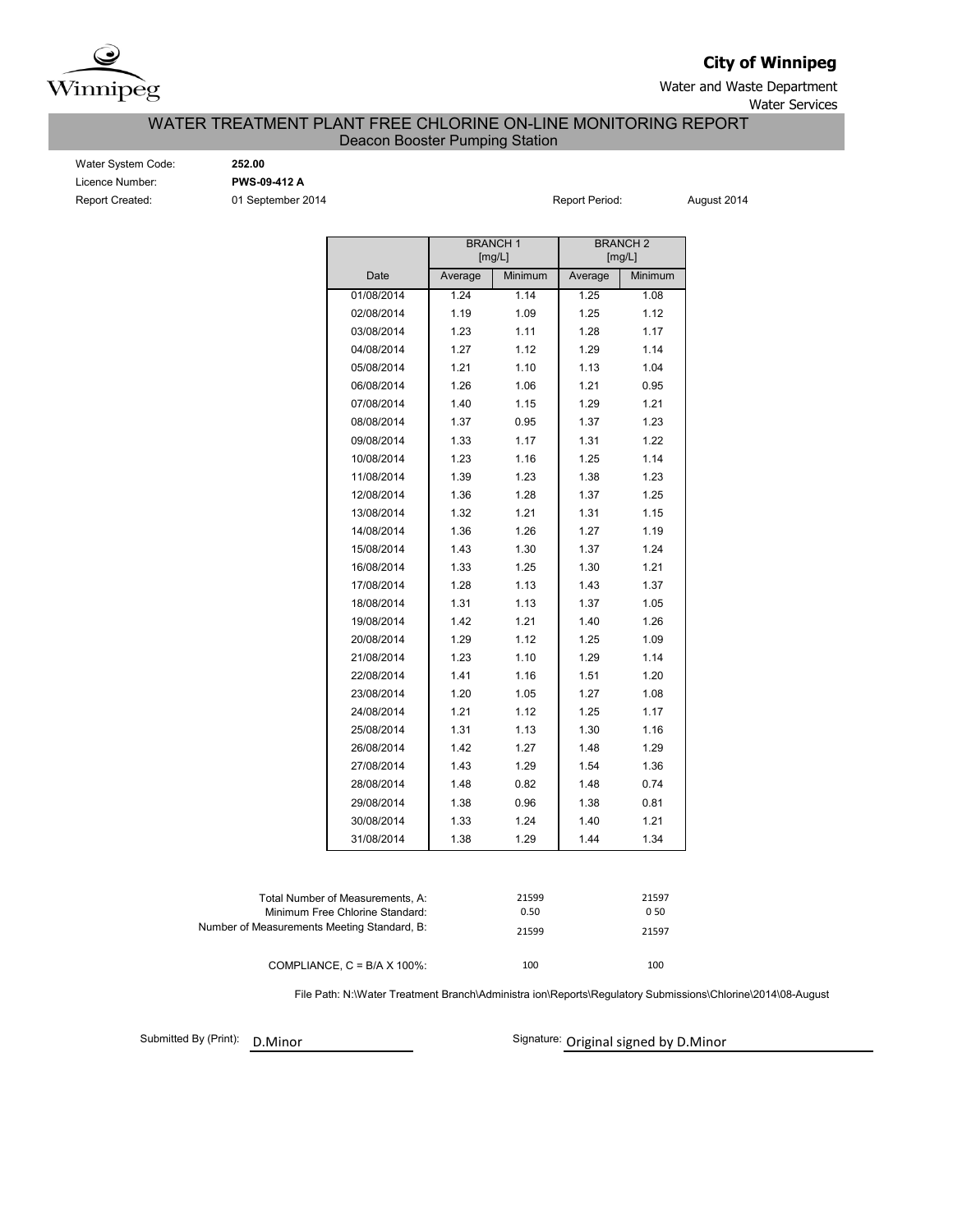

# WATER AND WASTE DEPARTMENT ENVIRONMENTAL STANDARDS DIVISION

| WATER TREATMENT PLANT CHLORINE GRAB MONITORING REPORT    |                                |                                                          |                                                          |                                 |  |  |  |  |  |  |  |  |
|----------------------------------------------------------|--------------------------------|----------------------------------------------------------|----------------------------------------------------------|---------------------------------|--|--|--|--|--|--|--|--|
| Water System Code: 252.00<br>Licence No. PWS-09-412 A    |                                | <b>Deacon Booster Pumping</b><br><b>Station Branch 1</b> | <b>Deacon Booster Pumping</b><br><b>Station Branch 2</b> |                                 |  |  |  |  |  |  |  |  |
| <b>Date</b>                                              | <b>Free Chlorine</b><br>(mg/L) | <b>Total Chlorine</b><br>(mg/L)                          | <b>Free Chlorine</b><br>(mg/L)                           | <b>Total Chlorine</b><br>(mg/L) |  |  |  |  |  |  |  |  |
| 01-Aug-2014                                              | 1.32                           | 1.46                                                     | 1.32                                                     | 1.49                            |  |  |  |  |  |  |  |  |
| 02-Aug-2014                                              | <b>NS</b>                      | <b>NS</b>                                                | <b>NS</b>                                                | <b>NS</b>                       |  |  |  |  |  |  |  |  |
| 03-Aug-2014                                              | <b>NS</b>                      | <b>NS</b>                                                | <b>NS</b>                                                | <b>NS</b>                       |  |  |  |  |  |  |  |  |
| 04-Aug-2014                                              | 1.28                           | 1.41                                                     | 1.32                                                     | 1.48                            |  |  |  |  |  |  |  |  |
| 05-Aug-2014                                              | 1.16                           | 1.33                                                     | 1.15                                                     | 1.39                            |  |  |  |  |  |  |  |  |
| 06-Aug-2014                                              | 1.27                           | 1.42                                                     | 1.29                                                     | 1.46                            |  |  |  |  |  |  |  |  |
| 07-Aug-2014                                              | 1.28                           | 1.45                                                     | 1.30                                                     | 1.51                            |  |  |  |  |  |  |  |  |
| 08-Aug-2014                                              | 1.39                           | 1.55                                                     | 1.32                                                     | 1.53                            |  |  |  |  |  |  |  |  |
| 09-Aug-2014                                              | <b>NS</b>                      | <b>NS</b>                                                | <b>NS</b>                                                | <b>NS</b>                       |  |  |  |  |  |  |  |  |
| 10-Aug-2014                                              | <b>NS</b>                      | <b>NS</b>                                                | <b>NS</b>                                                | <b>NS</b>                       |  |  |  |  |  |  |  |  |
| 11-Aug-2014                                              | 1.38                           | 1.51                                                     | 1.40                                                     | 1.53                            |  |  |  |  |  |  |  |  |
| 12-Aug-2014                                              | 1.43                           | 1.60                                                     | 1.42                                                     | 1.61                            |  |  |  |  |  |  |  |  |
| 13-Aug-2014                                              | 1.39                           | 1.54                                                     | 1.36                                                     | 1.56                            |  |  |  |  |  |  |  |  |
| 14-Aug-2014                                              | 1.44                           | 1.57                                                     | 1.35                                                     | 1.52                            |  |  |  |  |  |  |  |  |
| 15-Aug-2014                                              | 1.53                           | 1.69                                                     | 1.48                                                     | 1.66                            |  |  |  |  |  |  |  |  |
| 16-Aug-2014                                              | NS                             | NS                                                       | NS                                                       | NS                              |  |  |  |  |  |  |  |  |
| 17-Aug-2014                                              | <b>NS</b>                      | <b>NS</b>                                                | <b>NS</b>                                                | NS                              |  |  |  |  |  |  |  |  |
| 18-Aug-2014                                              | 1.38                           | 1.57                                                     | 1.48                                                     | 1.67                            |  |  |  |  |  |  |  |  |
| 19-Aug-2014                                              | 1.35                           | 1.55                                                     | 1.43                                                     | 1.65                            |  |  |  |  |  |  |  |  |
| 20-Aug-2014                                              | 1.41                           | 1.64                                                     | 1.38                                                     | 1.63                            |  |  |  |  |  |  |  |  |
| 21-Aug-2014                                              | 1.27                           | 1.42                                                     | 1.34                                                     | 1.54                            |  |  |  |  |  |  |  |  |
| 22-Aug-2014                                              | 1.24                           | 1.44                                                     | 1.33                                                     | 1.52                            |  |  |  |  |  |  |  |  |
| 23-Aug-2014                                              | <b>NS</b>                      | <b>NS</b>                                                | NS                                                       | NS                              |  |  |  |  |  |  |  |  |
| 24-Aug-2014                                              | NS                             | <b>NS</b>                                                | <b>NS</b>                                                | <b>NS</b>                       |  |  |  |  |  |  |  |  |
| 25-Aug-2014                                              | 1.35                           | 1.55                                                     | 1.35                                                     | 1.59                            |  |  |  |  |  |  |  |  |
| 26-Aug-2014                                              | 1.40                           | 1.63                                                     | 1.48                                                     | 1.67                            |  |  |  |  |  |  |  |  |
| 27-Aug-2014                                              | 1.64                           | 1.77                                                     | 1.59                                                     | 1.83                            |  |  |  |  |  |  |  |  |
| 28-Aug-2014                                              | 1.56                           | 1.66                                                     | 1.67                                                     | 1.80                            |  |  |  |  |  |  |  |  |
| 29-Aug-2014                                              | 1.49                           | 1.68                                                     | 1.57                                                     | 1.73                            |  |  |  |  |  |  |  |  |
| 30-Aug-2014                                              | <b>NS</b>                      | <b>NS</b>                                                | <b>NS</b>                                                | <b>NS</b>                       |  |  |  |  |  |  |  |  |
| 31-Aug-2014                                              | NS                             | <b>NS</b>                                                | <b>NS</b>                                                | <b>NS</b>                       |  |  |  |  |  |  |  |  |
| Total number of measurements taken, A:                   | 21                             |                                                          | 21                                                       |                                 |  |  |  |  |  |  |  |  |
| <b>Chlorine Standard for Monitoring Location (mg/L):</b> | 0.50                           |                                                          | 0.50                                                     |                                 |  |  |  |  |  |  |  |  |
| Number of measurements meeting standard, B:              | 21                             |                                                          | 21                                                       |                                 |  |  |  |  |  |  |  |  |
| Compliance with Chlorine Standard, C= B/A X 100%:        | 100%                           |                                                          | 100%                                                     |                                 |  |  |  |  |  |  |  |  |

NS: No Sample NA: Not Analyzed OL: Off-Line

| Comments: | <b>Report Compiled By:</b> | <b>H.Demchenko</b> |
|-----------|----------------------------|--------------------|
|           |                            |                    |

**Approved in LIMS By: S.Fletcher/ A.Vanderstel**

Date Approved: 3-Sep-14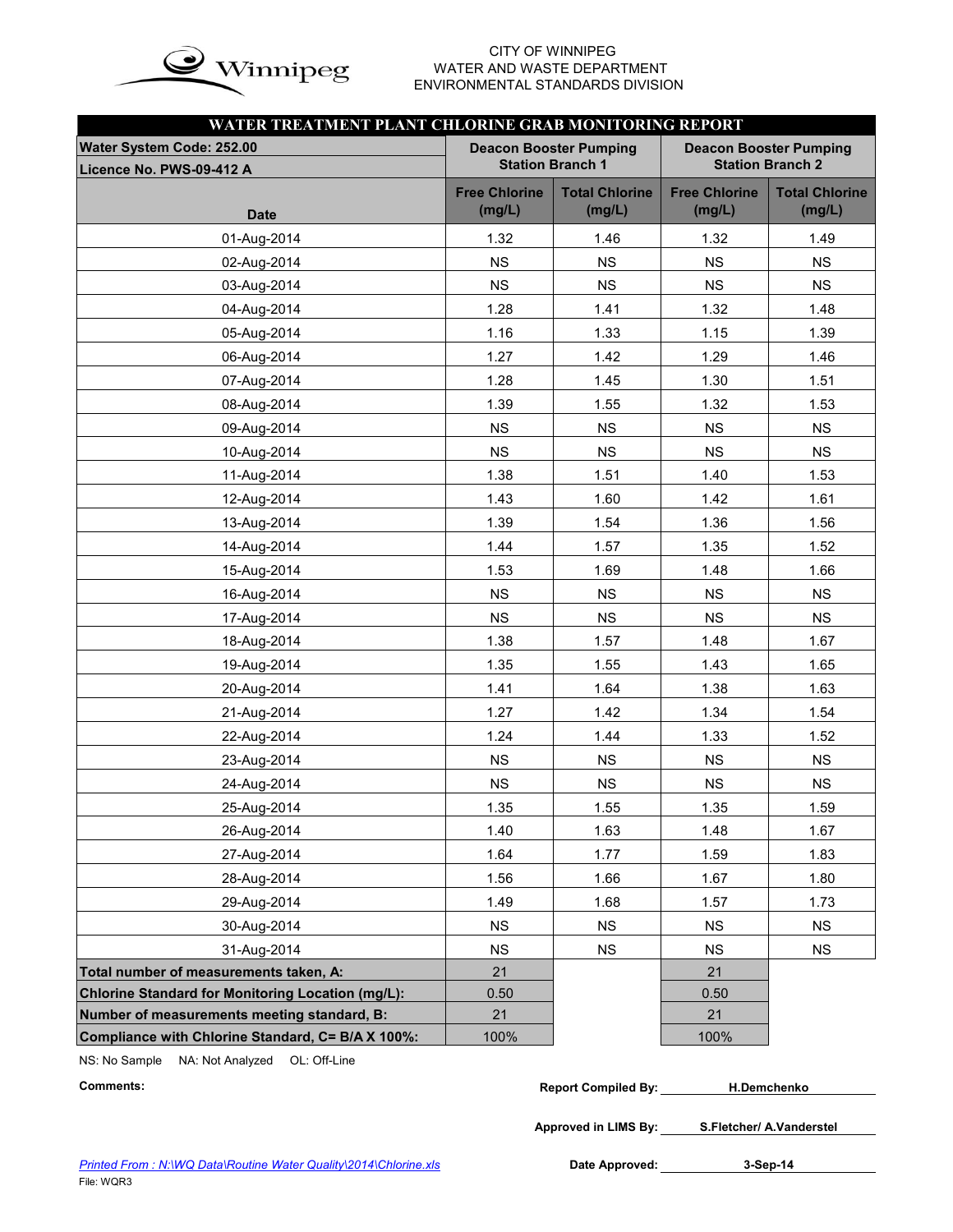

#### WATER SERVICES **CITY OF WINNIPEG** WATER WATER System Code: 252.00 WATER AND WASTE DEPARTMENT

WATER TREATMENT PLANT UV REPORT

Licence Number: **PWS-09-412 A**

Report Period: **August 2014** Report Created:

**Monday, September 01, 2014**

|            | Transmittance |           | <b>UVR-D100A</b> |        |        |                  | <b>UVR-D200A</b> |              |                |          | <b>UVR-D300A</b> |               |        |           | <b>UVR-D400A</b>  |            |         |           | <b>UVR-D500A</b> |         |         |           | <b>UVR-D600A</b>  |        |        |           | Total             |         |         | % Volume          |
|------------|---------------|-----------|------------------|--------|--------|------------------|------------------|--------------|----------------|----------|------------------|---------------|--------|-----------|-------------------|------------|---------|-----------|------------------|---------|---------|-----------|-------------------|--------|--------|-----------|-------------------|---------|---------|-------------------|
| Date       |               |           | Water Volume IML |        |        |                  | Water Volume IML |              |                |          | Water Volume IML |               |        |           | Water Volume [ML] |            |         |           | Water Volume IML |         |         |           | Water Volume [ML] |        |        |           | Water Volume [ML] |         |         | <b>Treated To</b> |
|            |               | Untreated | Below            | To     | Total  | <b>Jntreated</b> | Below            | To           | Total          | Untreate | Below            | To            | Total  | Untreated | Below             | To         | Total   | Untreater | Below            | To      | Total   | Untreated | Below             | To     | Total  | Untreater | Below             | To      | Total   | Dose              |
| 1/08/201   | 96.73         | 0.00      | 0.00             | 0.00   | 0.00   | 0.00             | 0.00             | 84.99        | 84.99          | 0.00     | 0.00             | 0.00          | 0.00   | 0.00      | 0.00              | 0.00       | 0.00    | 0.00      | 0.00             | 75.55   | 75.55   | 0.00      | 1.01              | 74.03  | 75.0   | 0.00      | 1.01              | 234.58  | 235.59  | 99.57             |
| 2/08/2014  | 96.60         | 0.00      | 0.00             | 0.00   | 0.00   | 0.00             | 0.00             | 85.00        | 85.0           | 0.00     | 0.00             | 0.00          | 0.00   | 0.00      | 0.00              | 20.04      | 20.0    | 0.00      | 0.00             | 80.52   | 80.5    | 0.00      | 0.75              | 49.89  | 50.6   | 0.00      | 0.75              | 235.45  | 236.20  | 99.68             |
| 3/08/201   | 96.57         | 0.00      | 0.00             | 0.00   | 0.0    | 0.00             | 0.00             | 84.99        | 84.9           | 0.00     | 0.00             | 0.00          | 0.0    | 0.00      | 0.00              | 66.99      | 66.9    | 0.00      | 0.00             | 85.00   | 85.0    | 0.00      | 0.00              | 0.00   | 0.0    | 0.00      | 0.00              | 236.98  | 236.98  | 100.00            |
| 4/08/2014  | 96.71         | 0.00      | 0.00             | 0.00   | 0.0    | 0.00             | 0.00             | 85.02        | 85.0           | 0.00     | 0.00             | 0.00          | 0.00   | 0.00      | 0.00              | 63.03      | 63.0    | 0.00      | 0.00             | 85.02   | 85.0    | 0.00      | 0.00              | 0.00   | 0.0    | 0.00      | 0.00              | 233.07  | 233.07  | 100.00            |
| 5/08/2014  | 96.63         | 0.00      | 0.00             | 0.35   | 0.35   | 0.00             | 0.00             | 84.8         | $84.8^{\circ}$ | 0.00     | 0.00             | 0.00          | 0.0    | 0.00      | 0.00              | 64.11      | 64.     | 0.00      | 0.00             | 84.92   | 84.9    | 0.00      | 0.00              | 0.00   | 0.00   | 0.00      | 0.00              | 234.19  | 234.19  | 100.00            |
| 6/08/2014  | 96.49         | 0.00      | 0.00             | 0.00   | 0.00   | 0.00             | 0.00             | 85.01        | 85.0           | 0.00     | 0.00             | 0.00          | 0.00   | 0.00      | 0.00              | 65.02      | 65.02   | 0.00      | 0.00             | 84.99   | 84.9    | 0.00      | 0.00              | 0.00   | 0.00   | 0.00      | 0.00              | 235.03  | 235.03  | 100.00            |
| 7/08/2014  | 96.38         | 0.00      | 0.00             | 44.38  | 44.38  | 0.00             | 0.35             | 40.12        | 40.48          | 0.00     | 0.00             | 0.00          | 0.00   | 0.00      | 0.00              | 66.70      | 66.70   | 0.00      | 0.00             | 85.0    | 85.0    | 0.00      | 0.00              | 0.00   | 0.0    | 0.00      | 0.35              | 236.21  | 236.56  | 99.85             |
| 8/08/2014  | 96.17         | 0.00      | 0.04             | 78.1'  | 78.1   | 0.03             | 0.03             | 0.16         | 0.23           | 0.05     | 0.19             | 2.48          | 2.72   | 0.00      | 0.00              | 73.80      | 73.80   | 0.00      | 0.00             | 84.98   | 84.9    | 0.00      | 0.00              | 0.00   | 0.00   | 0.08      | 0.27              | 239.54  | 239.89  | 99.86             |
| 9/08/2014  | 96.21         | 0.00      | 0.00             | 2.97   | 2.97   | 0.00             | 0.00             | 81.33        | 81.33          | 0.00     | 0.00             | 0.00          | 0.00   | 0.00      | 0.00              | .69<br>-67 | 67.6    | 0.00      | 0.00             | 84.21   | 84.2    | 0.00      | 0.00              | 0.00   | 0.0    | 0.00      | 0.00              | 236.20  | 236.20  | 100.00            |
| 10/08/2014 | 96.12         | 0.00      | 0.00             | 0.00   | 0.00   | 0.00             | 0.00             | 84.14        | 84.1           | 0.00     | 0.00             | 0.00          | 0.00   | 0.00      | 0.00              | 65.47      | 65.4    | 0.00      | 0.00             | 83.10   | 83.1    | 0.00      | 0.00              | 0.00   | 0.0    | 0.00      | 0.00              | 232.70  | 232.7   | 100.00            |
| 11/08/2014 | 95.99         | 0.00      | 0.00             | 0.00   | 0.00   | 0.00             | 0.00             | 84.99        | 84.99          | 0.01     | 0.02             | $0.0^{\circ}$ | 0.0    | 0.00      | 0.00              | 65.07      | 65.C    | 0.00      | 0.00             | 84.89   | 84.8    | 0.00      | 0.00              | 0.00   | 0.0    | 0.01      | 0.02              | 234.95  | 234.98  | 99.99             |
| 12/08/2014 | 96.40         | 0.00      | 0.00             | 0.00   | 0.00   | 0.00             | 0.00             | 85.00        | 85.0           | 0.00     | 0.00             | 0.00          | 0.00   | 0.00      | 0.00              | 64.92      | 64.92   | 0.00      | 0.00             | 85.09   | 85.0    | 0.00      | 0.00              | 0.00   | 0.0    | 0.00      | 0.00              | 235.02  | 235.02  | 100.00            |
| 13/08/201  | 96.61         | 0.00      | 0.00             | 14.82  | 14.82  | 0.00             | 0.00             | 78.79        | 78.7           | 0.00     | 0.00             | 0.00          | 0.00   | 0.00      | 0.00              | 64.00      | 64.0    | 0.00      | 0.00             | 82.96   | 82.9    | 0.00      | 0.00              | 0.00   | 0.0    | 0.00      | 0.00              | 240.56  | 240.56  | 100.00            |
| 14/08/2014 | 96.60         | 0.00      | 0.00             | 43.78  | 43.7   | 0.00             | 0.00             | 66.63        | 66.6           | 0.00     | 0.00             | 0.00          | 0.00   | 0.00      | 0.00              | 55.49      | 55.49   | 0.00      | 0.00             | 79.11   | 79.1    | 0.00      | 0.00              | 0.00   | 0.0    | 0.00      | 0.00              | 245.02  | 245.02  | 100.00            |
| 15/08/2014 | 96.50         | 0.00      | 0.00             | 43.74  | 43.7   | 0.00             | 0.00             | 66.65        | 66.65          | 0.00     | 0.00             | 0.00          | 0.0    | 0.00      | 0.00              | 55.49      | 55.4    | 0.00      | 0.00             | 79.13   | 79.1    | 0.00      | 0.00              | 0.00   | 0.0    | 0.00      | 0.00              | 245.01  | 245.01  | 100.00            |
| 16/08/2014 | 96.46         | 0.00      | 0.00             | 43.70  | 43.7   | 0.00             | 0.00             | 66.68        | 66.68          | 0.00     | 0.00             | 0.00          | 0.00   | 0.00      | 0.00              | 55.47      | 55.4    | 0.00      | 0.05             | 79.09   | 79.1    | 0.00      | 0.00              | 0.00   | 0.00   | 0.00      | 0.05              | 244.94  | 245.00  | 99.98             |
| 17/08/2014 | 96.38         | 0.00      | 0.00             | 43.59  | 43.59  | 0.00             | 0.00             | 66.69        | 66.69          | 0.00     | 0.00             | 0.00          | 0.00   | 0.00      | 0.00              | 55.51      | 55.5    | 0.00      | 0.00             | 79.23   | 79.23   | 0.00      | 0.00              | 0.00   | 0.00   | 0.00      | 0.00              | 245.03  | 245.03  | 100.00            |
| 18/08/2014 | 96.29         | 0.00      | 0.00             | 11.85  | 11.85  | 0.00             | 0.05             | 82.38        | 82.43          | 0.05     | 0.38             | 3.48          | 3.92   | 0.00      | 0.00              | 39.13      | 39.13   | 0.00      | 0.00             | 53.74   | 53.7    | 0.02      | 0.02              | 52.55  | 52.5   | 0.07      | 0.45              | 243.15  | 243.67  | 99.78             |
| 19/08/2014 | 96.08         | 0.00      | 0.00             | 35.39  | 35.39  | 0.00             | 0.00             | 46.27        | 46.27          | 0.00     | 0.00             | 32.34         | 32.34  | 0.00      | 0.00              | 0.00       | 0.00    | 0.00      | 0.00             | 78.22   | 78.22   | 0.00      | 0.00              | 52.65  | 52.6   | 0.00      | 0.00              | 244.88  | 244.88  | 100.00            |
| 20/08/2014 | 96.29         | 0.00      | 0.00             | 39.36  | 39.36  | 0.00             | 0.00             | 33.20        | 33.20          | 0.25     | 0.25             | 47.83         | 48.34  | 0.00      | 0.05              | 37.92      | 37.9    | 0.00      | 0.00             | 78.46   | 78.46   | 0.00      | 0.00              | 0.00   | 0.00   | 0.25      | 0.31              | 236.77  | 237.33  | 99.76             |
| 21/08/2014 | 96.43         | 0.00      | 0.00             | 0.00   | 0.00   | 0.00             | 0.00             | 76.27        | 76.27          | 0.00     | 0.00             | 0.00          | 0.00   | 0.00      | 0.00              | 77.02      | 77.0    | 0.00      | 0.00             | 70.05   | 70.0    | 0.00      | 0.00              | 0.00   | 0.00   | 0.00      | 0.00              | 223.34  | 223.35  | 100.00            |
| 22/08/2014 | 96.45         | 0.00      | 0.00             | 0.00   | 0.00   | 0.00             | 0.00             | 68.94        | 68.9           | 0.00     | 0.00             | 51.22         | 51.22  | 0.00      | 0.00              | 21.61      | 21.6    | 0.00      | 0.00             | 68.96   | 68.9    | 0.00      | 0.00              | 0.00   | 0.0    | 0.00      | 0.00              | 210.73  | 210.73  | 100.00            |
| 23/08/201  | 96.43         | 0.00      | 0.00             | 0.00   | 0.0    | 0.00             | 0.00             | 62.8         | 62.8           | 0.00     | 0.00             | 67.6          | 67.6   | 0.00      | 0.00              | 0.00       | 0.01    | 0.00      | 0.00             | 1.53    | 1.53    | 0.00      | 0.00              | 64.02  | 64.0   | 0.00      | 0.00              | 195.98  | 195.98  | 100.00            |
| 24/08/2014 | 96.52         | 0.00      | 0.00             | 0.00   | 0.0    | 0.00             | 0.00             | 66.03        | 66.0           | 0.00     | 0.00             | 51.53         | 51.5   | 0.00      | 0.00              | 0.00       | 0.00    | 0.00      | 0.00             | 0.00    | 0.00    | 0.00      | 0.00              | 67.39  | 67.3   | 0.00      | 0.00              | 184.95  | 184.95  | 100.00            |
| 25/08/2014 | 96.61         | 0.00      | 0.00             | 0.00   | 0.0    | 0.00             | 0.00             | 69.59        | 69.5           | 0.00     | 0.00             | 58.30         | 58.3   | 0.00      | 0.00              | 0.00       | 0.00    | 0.00      | 0.00             | 0.00    | 0.00    | 0.00      | 0.00              | 72.90  | 72.9   | 0.00      | 0.00              | 200.79  | 200.79  | 100.00            |
| 26/08/2014 | 96.53         | 0.00      | 0.00             | 0.00   | 0.00   | 0.00             | 0.00             | 72.98        | 72.98          | 0.00     | 0.00             | 61.13         | 61.1   | 0.00      | 0.00              | 0.00       | 0.00    | 0.00      | 0.00             | 0.00    | 0.00    | 0.00      | 0.00              | 77.07  | 77.0   | 0.00      | 0.00              | 211.18  | 211.18  | 100.00            |
| 27/08/2014 | 96.76         | 0.00      | 0.00             | 2.42   | 2.42   | 0.00             | 0.00             | 75.37        | 75.37          | 0.00     | 0.00             | 58.5          | 58.5   | 0.00      | 0.00              | 0.00       | 0.00    | 0.00      | 0.00             | 0.00    | 0.00    | 0.00      | 0.05              | 78.58  | 78.6   | 0.00      | 0.05              | 214.93  | 214.99  | 99.98             |
| 28/08/2014 | 96.66         | 0.00      | 0.00             | 34.28  | 34.28  | 0.01             | 0.01             | 70.40        | 70.42          | 0.00     | 0.00             | 0.00          | 0.00   | 0.00      | 0.00              | 18.86      | 18.86   | 0.00      | 0.00             | 0.00    | 0.00    | 0.00      | 0.00              | 74.47  | 74.4   | 0.02      | 0.02              | 198.01  | 198.0   | 99.98             |
| 29/08/2014 | 95.86         | 0.00      | 0.00             | 0.00   | 0.0    | 0.00             | 0.00             | 66.88        | 66.8           | 0.02     | 0.15             | 0.04          | 0.2    | 0.00      | 0.00              | 62.69      | 62.6    | 0.15      | 0.15             | 1.75    | 2.06    | 0.54      | 0.54              | 60.03  | 61.1   | 0.72      | 0.85              | 191.40  | 192.97  | 99.19             |
| 30/08/2014 | 96.74         | 0.00      | 0.00             | 0.00   | 0.00   | 0.00             | 0.00             | 68.52        | 68.52          | 0.00     | 0.00             | 0.00          | 0.00   | 0.00      | 0.00              | 68.61      | 68.6    | 0.00      | 0.00             | 0.00    | 0.00    | 0.00      | 0.00              | 63.49  | 63.4   | 0.00      | 0.00              | 200.63  | 200.63  | 100.00            |
| 31/08/2014 | 96.65         | 0.00      | 0.00             | 0.00   | 0.00   | 0.00             | 0.00             | 70.02        | 70.02          | 0.00     | 0.00             | 0.00          | 0.00   | 0.00      | 0.00              | 70.47      | 70.4    | 0.00      | 0.00             | 0.00    | 0.00    | 0.00      | 0.00              | 64.47  | 64.4   | 0.00      | 0.00              | 204.97  | 204.9   | 100.00            |
|            |               | 0.00      | 0.05             | 438.77 | 438.82 | 0.05             |                  | 0.45 2160.70 | 2161.19        | 0.38     | 1.00             | 434.55        | 435.93 | 0.00      | 0.05              | 1365.13    | 1365.18 | 0.15      | 0.21             | 1755.50 | 1755.86 | 0.57      | 2.38              | 851.54 | 854.49 | 1.15      | 4.14              | 7006.19 | 7011.47 |                   |

**Water Volume [%]:**

Untreated: Below Dose To Dose

0.02 % 0.06 % 99.92 %

**Submitted By (Print): D.Minor Signature: Original signed by D.Minor**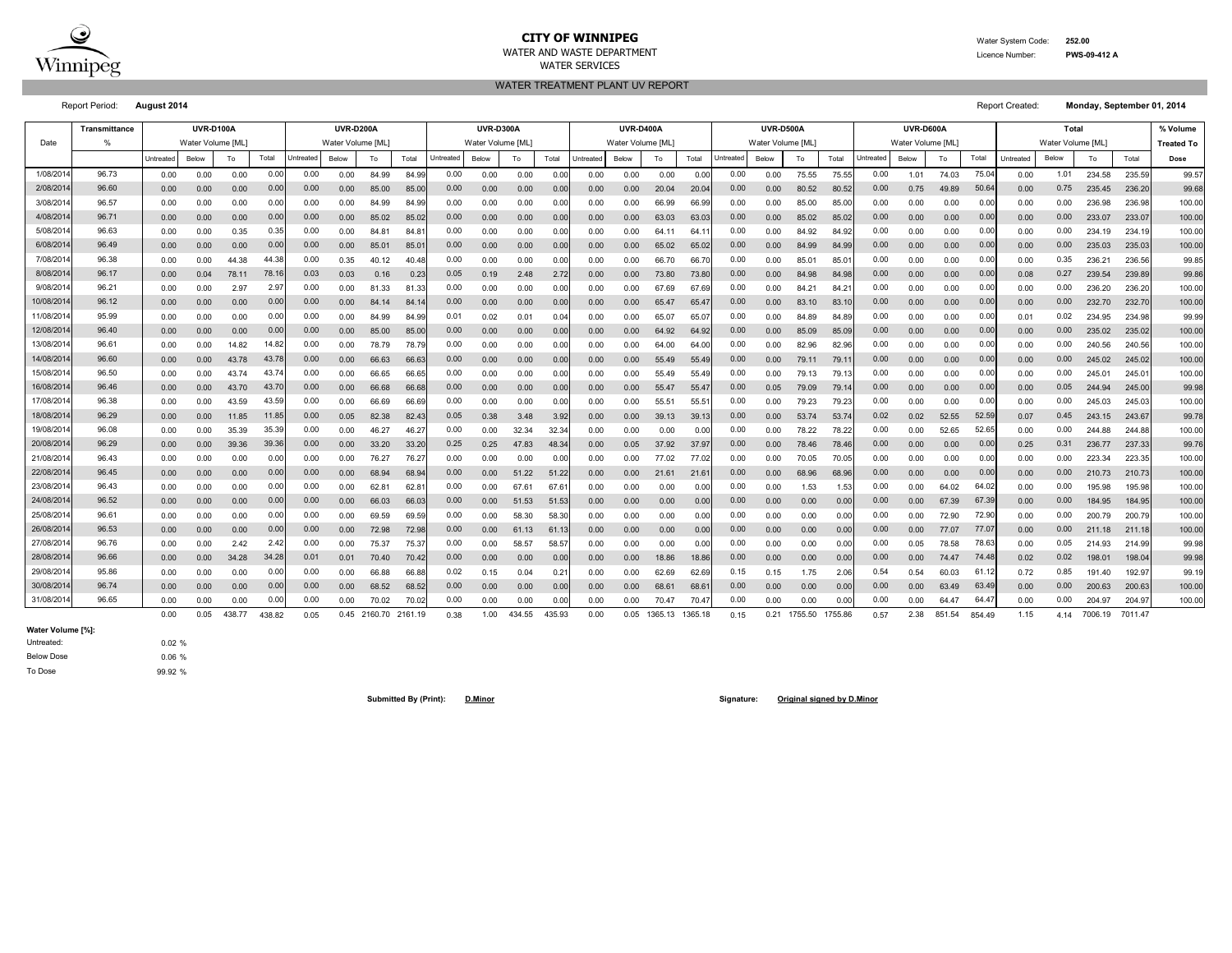

Water and Waste Department • Service des eaux et des déchets

Friday, September 5, 2014 **Our Incident/Report No: 02-2014**  LIMS Reference No: **40081**

Ms. Melanie Betsill Drinking Water Officer Manitoba Water Stewardship, Office of Drinking Water 1007 Century Street Winnipeg MB R3H 0W4

## **RE: CORRECTIVE ACTION REPORT**

| <b>WATER SYSTEM</b><br><b>WATER SYSTEM CODE</b> | Winnipeg Public Water System<br>252.00                                                                                                     |
|-------------------------------------------------|--------------------------------------------------------------------------------------------------------------------------------------------|
| <b>LOCATION OF NON-COMPLIANT INCIDENT</b>       | <b>Winnipeg 4-Dist SW03</b>                                                                                                                |
| <b>OPERATOR IN CHARGE</b>                       | <b>NA</b>                                                                                                                                  |
| <b>INCIDENT REPORTED BY</b>                     | Gerry Levesque, acting Supervisor of Analytical Services Branch                                                                            |
| <b>TYPE OF NON-COMPLIANT INCIDENT</b>           | Low positive total coliform (<10 per100mL), 3 MR 41/2007                                                                                   |
|                                                 |                                                                                                                                            |
| <b>INCIDENT DATE</b>                            | August 11, 2014                                                                                                                            |
| <b>DESCRIPTION OF CORRECTIVE ACTIONS</b>        | AS SOON AS POSSIBLE: Resampled original location, also<br>tested for turbidity, free/total chlorine, temperature and contacted<br>the ODW. |
| <b>TEST RESULTS</b>                             | See Attached Report                                                                                                                        |

NOTES/COMMENTS:

1. All microbiological tests performed by contract laboratory.

2. UP/DOWN STREAM testing performed when EC is >0 /100mL, TC is >10 /100mL or when resample/consecutive sample is positive for EC or TC or as directed by the Manager of Environmental Standards Division and/or the Office of Drinking Water

3. INITIAL chlorine, turbidity and temperature only tested at the required 39 sample locations.

4. NR-No Result due to laboratory/analyst error.

5. NA-Not Analyzed.

**EMERGENCY REPORTING IS REQUIRED WHERE A POTENTIAL HEALTH RISK IS INVOLVED. FOLLOW THE INSTRUCTIONS OF YOUR DRINKING WATER OFFICER ON SITUATIONS REQUIRING IMMEDIATE REPORTING**

#### **DISTRIBUTION**

FORWARD THE ORIGINAL TO THE DRINKING WATER OFFICER WITH THE MONTHLY COMPLIANCE SUBMISSIONS.

**Contact the Drinking Water Officer for any comments, questions or concerns**

REFERENCE: ODW-RF-016

Embrace the spirit . Vivez l'esprit

Environmental Standards Division • Division des normes environnementales 2230 Main Street. • 2230, rue Main • Winnipeg • Manitoba R2V 4T8 fax/téléc. (204) 339-2147 • www.winnipeg.ca